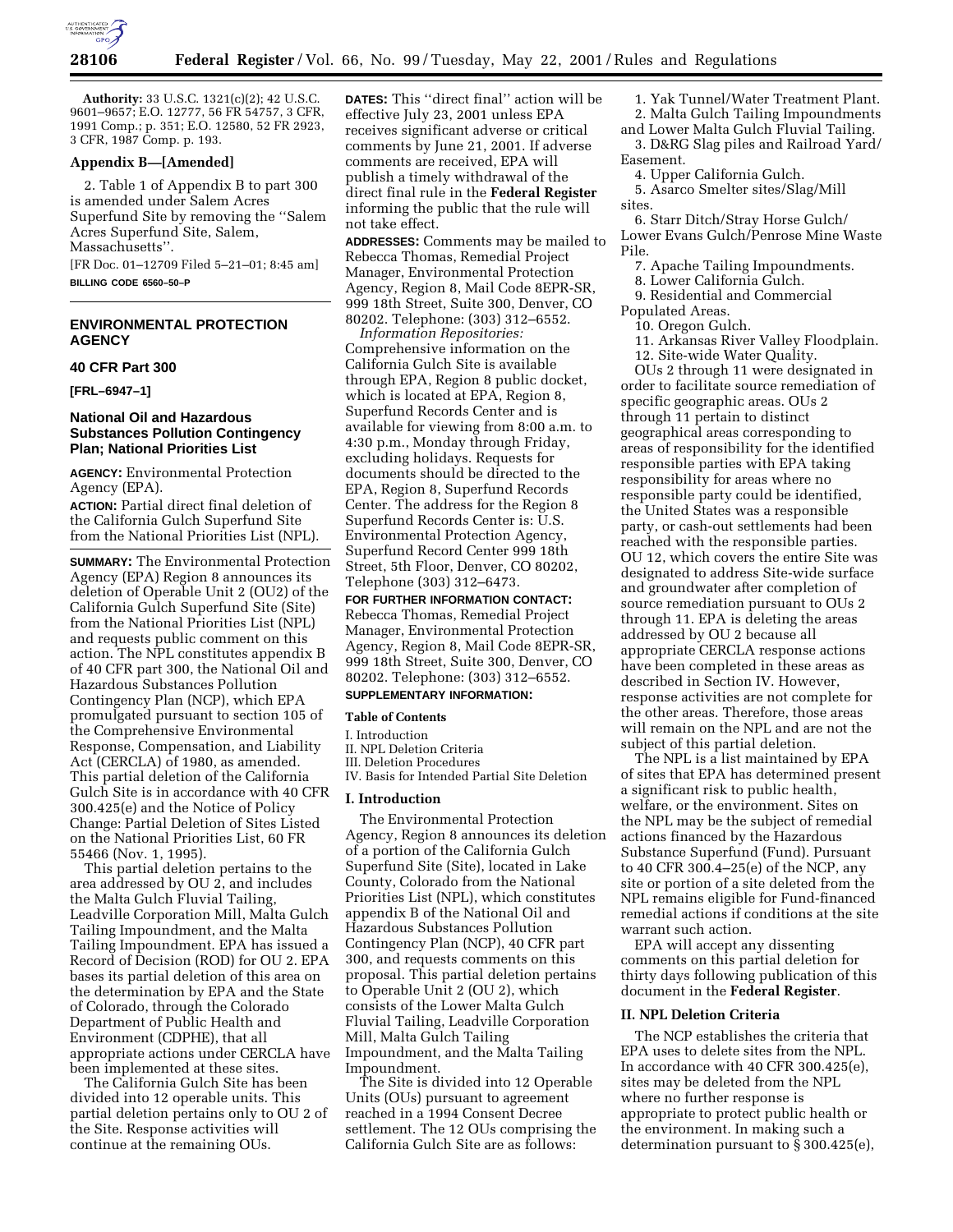EPA will consider, in consultation with the State, whether any of the following criteria have been met:

• Section 300.425(e)(1)(i). Responsible parties or other persons have implemented all appropriate response actions required; or

• Section 300.425(e)(1)(ii). All appropriate Fund-financed response under CERCLA has been implemented, and no further response action by responsible parties is appropriate; or

• Section 300.425(e)(1)(iii). The remedial investigation has shown that the release poses no significant threat to public health or the environment and, therefore, taking of remedial measures is not appropriate.

Deletion of an operable unit at a site from the NPL does not preclude eligibility for subsequent Fund-financed actions at the operable unit deleted, it future site conditions warrant such actions. Section 300.425(e)(3) of the NCP provides that Fund-financed actions may be taken at sites that have been deleted from the NPL. A partial deletion of a site from the NPL does no affect or impede EPA's ability to conduct CERCLA response activities at operable units not deleted and remaining on the NPL. In addition, deletion of a portion of a site from the NPL does not affect the liability of responsible parties or impede agency efforts to recover costs associated with response efforts.

## **III. Deletion Procedures**

Deletion or partial deletion of sites from the NPL does not itself create, alter, or revoke any individual's rights or obligations. The NPL is designed primarily for informational purposes and to assist EPA management. The following procedures were used for the partial deletion of this site:

(1) EPA, Region VIII has recommended the partial deletion of the California Gulch Site and has prepared the relevant documents.

(2) The State of Colorado, through the Colorado Department of Public Health and Environment (CDPHE) has concurred with EPA's recommendation for a partial deletion.

(3) Concurrent with this partial deletion, a public notice has been published in a local newspaper and has been distributed to appropriate Federal, State and local officials, and other interested parties. These notices announce a thirty (30) day public comment period on the deletion package, which commences on the date of publication of this document in the **Federal Register** and a newspaper of record.

(4) EPA, Region VIII has made all relevant documents available in the Regional Office, Superfund Record Center.

EPA is requesting only dissenting comments on the Direct Final Action to Delete. For deletion of the release from the Site, EPA's Regional Office will accept and evaluate public comments on EPA's action before making a final decision to delete. If necessary, the Agency will prepare a Responsiveness Summary, responding to each significant comment submitted during the public comment period. Deletion of the Site from the NPL does not itself create, alter, or revoke any individual's rights or obligations. The NPL is designed primarily for informational purposes and to assist Agency management. As mentioned in section II of this document, § 300.425 (e)(3) of the NCP states that the deletion of a release from a site from the NPL does not preclude eligibility for future response actions.

### **IV. Basis for Partial Site Deletion**

The following provides EPA's rationale for deletion of OU 2 from the NPL and EPA's findings that the criteria in 40 CFR 300.425(e) are satisfied.

## *Background*

The California Gulch Superfund Site is located in Lake County, Colorado approximately 100 miles southwest of Denver. The California Gulch Superfund Site was listed on the National Priorities List on September 8, 1983. The Site is in a highly mineralized area of the Colorado Rocky Mountains covering 16 1⁄2 square miles of a watershed that drains along California Gulch to the Arkansas River. Mining, mineral processing, and smelting activities have occurred at the Site for more than 130 years. The Site includes the City of Leadville, various parts of the Leadville Historic Mining District, and a section of the Arkansas River from the confluence of California Gulch to the confluence of Lake Fork Creek.

A site-wide Phase I Remedial Investigation (Phase I RI), which primarily addressed surface and groundwater contamination, was issued in January 1987. As a result of the Phase I RI, EPA developed the first operable unit at the Site, the Yak Tunnel. This first operable unit was designed to address the largest single source of metallic loading.

The Phase I RI was followed by a number of additional site-wide studies, including the Tailing Disposal Area Remedial Investigation Report, Baseline Human Health Risk Assessment Part A, Part B, and Part C, Ecological Risk

Assessment for Terrestrial Ecosystems, Baseline Aquatic Ecological Risk Assessment, Groundwater RI, Surface Water RI, Waste Rock RI, and Site-wide Screening Feasibility Study. In addition, OU 2 specific studies were conducted, including the Malta Gulch Tailing Engineering Evaluation/Cost Analysis and studies conducted by the Hecla Mining Company (Hecla).

In order to expedite the clean-up of the Site, EPA agreed, pursuant to a 1994 Consent Decree settlement, to divide the Site into eleven additional Operable Units. With the exception of OU 12, the operable units pertain to distinct geographical areas corresponding to areas of responsibility for the identified responsible parties and/or to distinct sources of contamination. EPA has taken responsibility for operable units where no responsible party could be identified, the United States was a responsible party, or cash-out settlements had been reached with the responsible parties. Under the settlement agreement reached in 1994, OUs 2 through 11 were designated to deal with areas where the appropriate responsible party or the United States would conduct source remediation. The settlement agreement recognized that additional source remediation or other appropriate response actions related to surface or ground water could occur as part of OU 12 anywhere within the 16.5 square mile of the Site. The OUs are as follows:

1. Yak Tunnel/Water Treatment Plant.

2. Malta Gulch Tailing Impoundments

and Lower Malta Gulch Fluvial Tailing. 3. D&RG Slag piles and Railroad Yard/ Easement.

4. Upper California Gulch.

5. Asarco Smelter sites/Slag/Mill sites.

6. Starr Ditch/Stray Horse Gulch/ Lower Evans Gulch/Penrose Mine Waste Pile.

7. Apache Tailing Impoundments.

8. Lower California Gulch.

9. Residential and Commercial

Populated Areas.

10. Oregon Gulch.

11. Arkansas River Valley Floodplain.

12. Site-wide Surface and Ground Water.

The source areas to be addressed by OU 2 included the Malta Gulch Tailing Impoundments, including the Leadville Corporation Mill; the Malta Tailing Impoundment, including the Leadville Silver & Gold Mill facility; and the fluvial tailing in the area known as the Lower Malta Gulch. Pursuant to settlements reached with the responsible parties at each of these properties, EPA is responsible for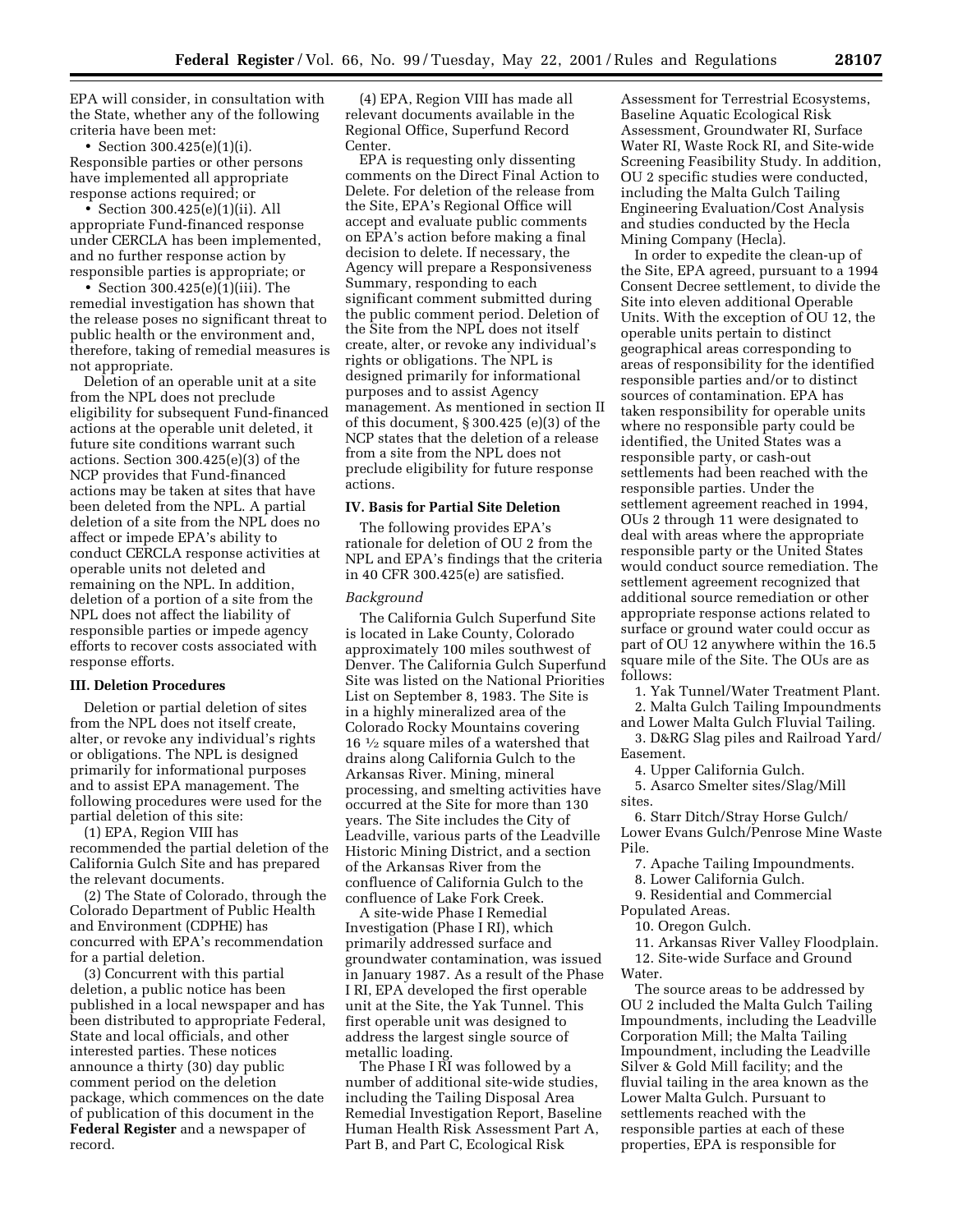conducting the appropriate response actions at these properties.

EPA performed four (4) removal/ response actions at these sites. In chronological order, the fluvial tailing in Lower Malta Gulch were excavated from the Gulch and placed in a portion of the Malta Gulch Tailing Impoundment. These materials were graded, capped and revegetated. The remainder of the Malta Gulch Tailing Impoundment was capped in 1992 by Leadville Corporation to control fugitive dust emissions. The material in the Malta Tailing Impoundment (Leadville Silver & Gold) was graded, capped and revegetated. And, forty-two drums were removed from the Leadville Corporation Mill and appropriately disposed.

On September 30, 1999, after completion of the removal actions, EPA issued a Record of Decision for OU 2 presenting EPA's decision that no further CERCLA action, as regards source remediation, is necessary to protect human health and the environment. The OU 2 ROD also provided for long-term monitoring of the Impoundments, including monitoring of the present use restrictions to prevent uses incompatible with the response actions would be necessary at the Malta Gulch Tailing Impoundment and the Malta Tailing Impoundment. Monitoring may include minor maintenance. Monitoring and any minor maintenance will be implemented by the Colorado Mountain College and through funds received by the United States in a settlement with a potentially responsible party. In the event that significant maintenance issues are identified by the Colorado Mountain College, EPA will take appropriate action to ensure protectiveness of the remedy. In addition, five-year reviews are also necessary for these sites.

## *OU 2 Response Actions*

## Lower Malta Gulch

The fluvial tailings in Lower Malta Gulch, also identified as Fluvial Tailing #7 in the Tailing Disposal Area Remedial Investigation Report, lie directly downstream of the Malta Gulch Tailing Impoundments. Malta Gulch runs in a southwesterly direction for about three miles where it joins California Gulch.

The fluvial tailing in Lower Malta Gulch originated from the milling operations conducted by the Ore & Chemical Company (OCC) from the fall of 1943 through August 1946. OCC had constructed a large tonnage sink-float mill near the site of the present day Leadville Corporation Mill. OCC

deposited approximately 800,000 tons of tailing behind low profile berms. These berms appear to have been unsuccessful in completely containing the tailing and there appears to have been periodic releases of OCC tailing into the Lower Malta Gulch.

Fluvial Tailing Site #7 covered an area of approximately 26 acres. Sampling at this site found lead levels ranging from 5.5 to 47,800 parts per million (ppm). The Time Critical Removal Action for Lower Malta Gulch Fluvial Tailing was performed in the 1995 and 1996 construction seasons. The materials excavated from Lower Malta Gulch Fluvial Tailing were disposed at the Malta Gulch Tailing Impoundment prior to the Non-Time Critical Removal Action which was planned for Malta Gulch Tailing Impoundment in 1996.

During the 1995 construction season, approximately 34,000 cubic yards of contaminated material was removed from Lower Malta Gulch Fluvial Tailing and deposited in the Malta Gulch Tailing Impoundment. Four check dams, and a diversion berm between the upper and lower portions of Malta Gulch were constructed to manage surface runoff. Revegetation work in Malta Gulch was performed in 1996.

The clean-up standard for this removal was the industrial/commercial clean-up level for California Gulch of 6,700 ppm total lead. Confirmation sampling demonstrated that the excavation and removal had successfully lowered lead levels to below the Site residential clean-up level of 3,500 ppm total lead, thus no institutional controls are necessary at this portion of OU 2. Subsequent monitoring in 1997 and 1998 have verified that the revegetation was successful and no long term monitoring is required.

## Malta Gulch Tailing Impoundments

The Malta Gulch Tailing Impoundment (MGTI) is located at the upper end of Malta Gulch about two miles west of the City of Leadville. The Stringtown portion of the Leadville Mining Area District, which includes the Malta Gulch Tailing Impoundments (MGTI), was developed between 1879 and 1882 as a large group of placer claims.

As explained above, it appears that the earliest use of this area for tailing disposal was from the fall of 1943 through August 1946 by the OCC. The OCC tailing berms became the precursors to the current basins known as Impoundments #1 and #2. From the period of 1945 to 1973, there was no activity at this portion of the Site

although ownership of the property changed hands numerous times. The property was purchased by its current owner, Leadville Corporation, in 1968. In 1974, the Hecla Mining Company (Hecla), in conjunction with Day Mines, leased the property as a site for disposal of tailing generated from its milling of ores from the Sherman Mine which was a silver mine in a dolomite formation. The MGTI, in its present configuration, was constructed in 1974 by Hecla/Day. Hecla/Day also constructed 3 tailing impoundments (#1, 2, 3), two water retention impoundments (#4 and 6) and a clarification basin (#5). The entire facility occupies approximately 23 acres. These milling operations were permitted and bonded by the State of Colorado's Division of Minerals & Geology, and the permit remains in effect. Hecla leased the MGTI from Leadville Corporation until 1987. During its leasehold, Hecla/Day operated an on-site flotation mill that generated approximately 680,000 tons of tailing. No cyanide was used in the processing during this time. The Leadville Corp. refitted the mill to use a cyanide leaching process and approximately 50,000 tons of dolomitic tailing were added to the impoundments in 1988.

Hecla completed an engineering evaluation/cost analysis (EE/CA) for the MGTI in July, 1993. Sampling at the MGTI showed lead in the range of 800 to 57,600 parts per million (ppm). Based on the findings of the EE/CA, EPA conducted a non-time critical removal to consolidate, grade, cap, and revegetate the MGTI.

Capping work at the MGTI included the completion of the dust control dolomite gravel caps at Ponds 1, 2, and 3 that was initiated by Leadville Corporation in 1991. EPA work at the MGTI was performed in two field construction seasons. Clean-up activities commenced on October 5, 1995 and were completed on October 15, 1996. Borrow material was obtained from the Leadville Corporation borrow pit immediate north of the impoundments across County Road 3. Borrow material is comprised of nonmineralized glacial moraine deposits. This helped assure that cap materials had lead levels below the 6,700 mg/kg total lead (the commercial/industrial soil lead action level for this property). Borrow was placed at a depth of 6–12 inches. Prior to capping, 30,000 cubic yards of metals-contaminated fluvial tailings from Lower Malta Gulch were also transported and placed in the MGTI Pond 3. These materials were capped, graded, and revegetated. Other elements of the MGTI clean-up included: The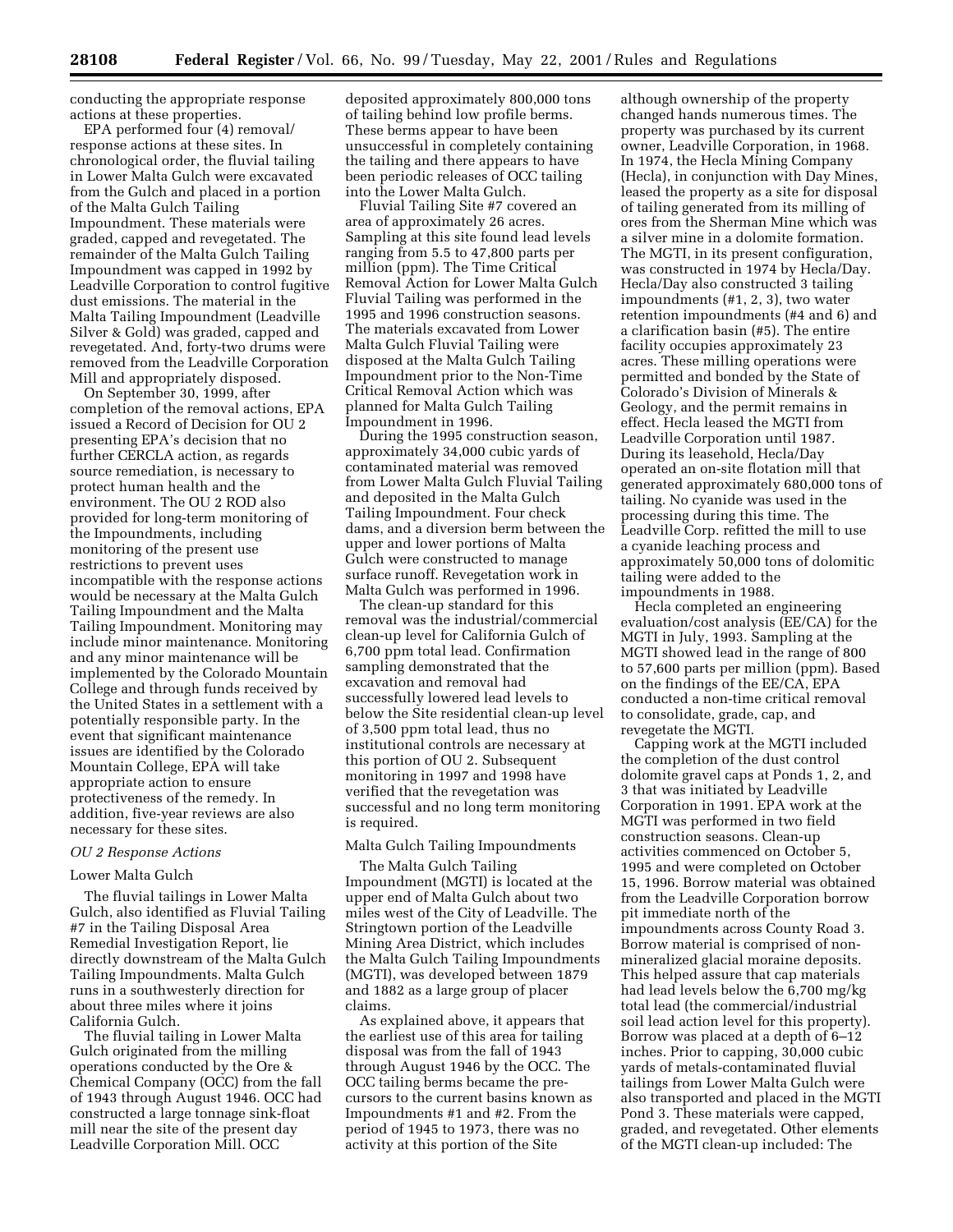construction of a rip-rap geotextile spillway to control runoff, the stabilization of a section of retainment berm, the reestablishment of the local drainage and fencing, and soil hot spot removals and revegetation of areas around the mill building.

In order to ensure continued protectiveness of the remedy, long-term monitoring will be conducted in accordance with the Monitoring Plan to assure that the cover material and vegetation remain effective. In addition, present zoning of the MGTI is Industrial Mining which will not allow uses inconsistent with the remedy. Periodic monitoring and review is necessary to verify that zoning of the MGTI has not been changed to allow uses inconsistent with the remedy, and that groundwater is not being used as a source of drinking water. Monitoring is also necessary to periodically review the status of this DMG permit. Site closure and reclamation will be completed in accordance with the DMG permit requirements. The long-term monitoring program for the MGTI will be implemented by the Colorado Mountain College. This program will commence upon finalization of the work plan submitted in August 2000.

#### Malta Tailing Impoundment

The Malta Tailing Impoundment (MTI), owned by Leadville Silver & Gold, Inc., is located 1.5 miles west of Leadville, 0.8 miles north of Stringtown and 0.6 miles north of California Gulch. Leadville Silver & Gold, Inc. constructed a mill to recover pyritic materials from various tailing and waste materials from nearby properties which had been obtained under leasehold arrangements. This pyritic materials recovery process operated from 1983 through 1988.

Approximately 2,000 tons of pyrite were shipped to various off-site smelters for use as a flux. As a result of this operation, approximately 10,000 cubic yards of tailing were disposed of at the Malta Tailing Impoundment.

The Malta Tailing Impoundment consists of three small impoundments surrounded by berms, and occupies 4.6 acres of nearly flat land at the top of a ridge. The total volume of tailing is estimated to be slightly in excess of 10,000 cubic yards.

Areas within the immediate vicinity of the tailing impoundments were littered with scrap metal, concrete slabs, and other mining/processing material. There was also a stockpile of mine waste, including drums of product, nearby.

Sampling of the tailing showed lead concentrations ranging from 3,850 mg/ Kg to 7,250 mg/Kg. The tailing and

pyritic material presented a risk to human health and the environment, since they are a source of acid mine drainage.

In the fall of 1996, EPA conducted a removal action to consolidate the acidgenerating materials, neutralize the acidic leachate, and grade, cap, and revegetate the MTI. In addition, the piles of pyrite concentrate, and drums were removed during the 1996 construction season, for use as a product.

Confirmation samples showed the revegetated soil surface of the impoundment to be below the 6,700 ppm total lead commercial/industrial Site standard.

In order to ensure continued protectiveness of the remedy, long-term monitoring will be required to assure that the cover material and vegetation remain effective. In addition, present zoning of the MTI is Industrial Mining which will not allow uses inconsistent with the remedy. Periodic monitoring and review is necessary to verify that zoning of the MTI has not been changed to allow uses inconsistent with the remedy, and that groundwater is not used as a source for drinking water. Monitoring may include minor maintenance. Monitoring and any minor maintenance will be implemented by the Colorado Mountain College. In the event that significant maintenance issues are identified by the Colorado Mountain College, EPA will take appropriate action to ensure protectiveness of the remedy. This program commenced in July 2000.

Leadville Corporation Mill, Drum Removal

The Leadville Corporation mill is located at the southern boundary of the MGTI. In 1997, officials of the State's Division of Minerals & Geology conducted a mine permit inspection and discovered that 42 drums, in one of the buildings at the Leadville Corporation mill, were corroding and beginning to leak. Since Leadville Corporation did not have the resources to dispose of the drums, the State requested EPA's Emergency Response Team to dispose of them. Thirty-six 55 gallon drums and six 5 gallon drums were involved. The drums contained hazardous substances which represented a threat to human health and the environment. The drums contained acids, bases and flammable liquids.

EPA conducted an emergency removal action in 1998 to address the threats posed by these drums. The drums were over packed and sent offsite for appropriate disposal. This was a complete removal so no monitoring or

institutional controls are necessary for this portion of OU 2.

#### *Community Involvement*

At Leadville, Colorado, the public interest in the clean up of this Superfund Site has been intensive; many public meetings have been held. Numerous Fact Sheets have been released to the public. On August 2, 1993, the public was notified in the local newspaper that the Final Engineering Evaluation/Cost Analysis (EE/CA), Malta Gulch Tailing, Leadville, Colorado, dated July 29, 1993 was available for review and comment. EPA held a public meeting in Leadville on August 12, 1993. The comment period continued through September 1, 1993. EPA responded to all comments on the EE/CA in a Responsiveness Summary which was prepared in September 1993 prior to the issuance of the Action Memorandum on September 10, 1993. The notice of availability of the Proposed Plan and supporting documents was published in the Leadville Herald Democrat on March 13, 1997. The public comment period was held from March 19, 1997 to April 18, 1997. A Public meeting was held on March 19, 1997. Responses to all comments received during the public comment period are included in the Responsiveness Summary attached to the ROD for OU 2. On September 30, 1999, EPA issued a final ROD for OU 2. As described above, the ROD called only for ongoing monitoring of active response actions and use restrictions. EPA's decision is based on information contained in the final Administrative Record for OU 2. The final Administrative Record is available at the California Gulch Site information repository and the EPA Region 8, Superfund Records Center.

#### *Current Status*

Based on the successful completion of the above described removal actions and implementation of the long-term monitoring program for the MGTI and MTI, there are no further response actions planned or scheduled for OU 2.

Because this decision results in hazardous substances remaining on site, above health-based levels, monitoring of the previous response actions will be required. This monitoring will be conducted in addition to site-wide fiveyear reviews. The next five-year review at the California Gulch Site is scheduled to be initiated in October 2000 for completion in 2001.

While EPA does not believe that any future response action in the Malta Gulch area will be needed, if future conditions warrant such action, the